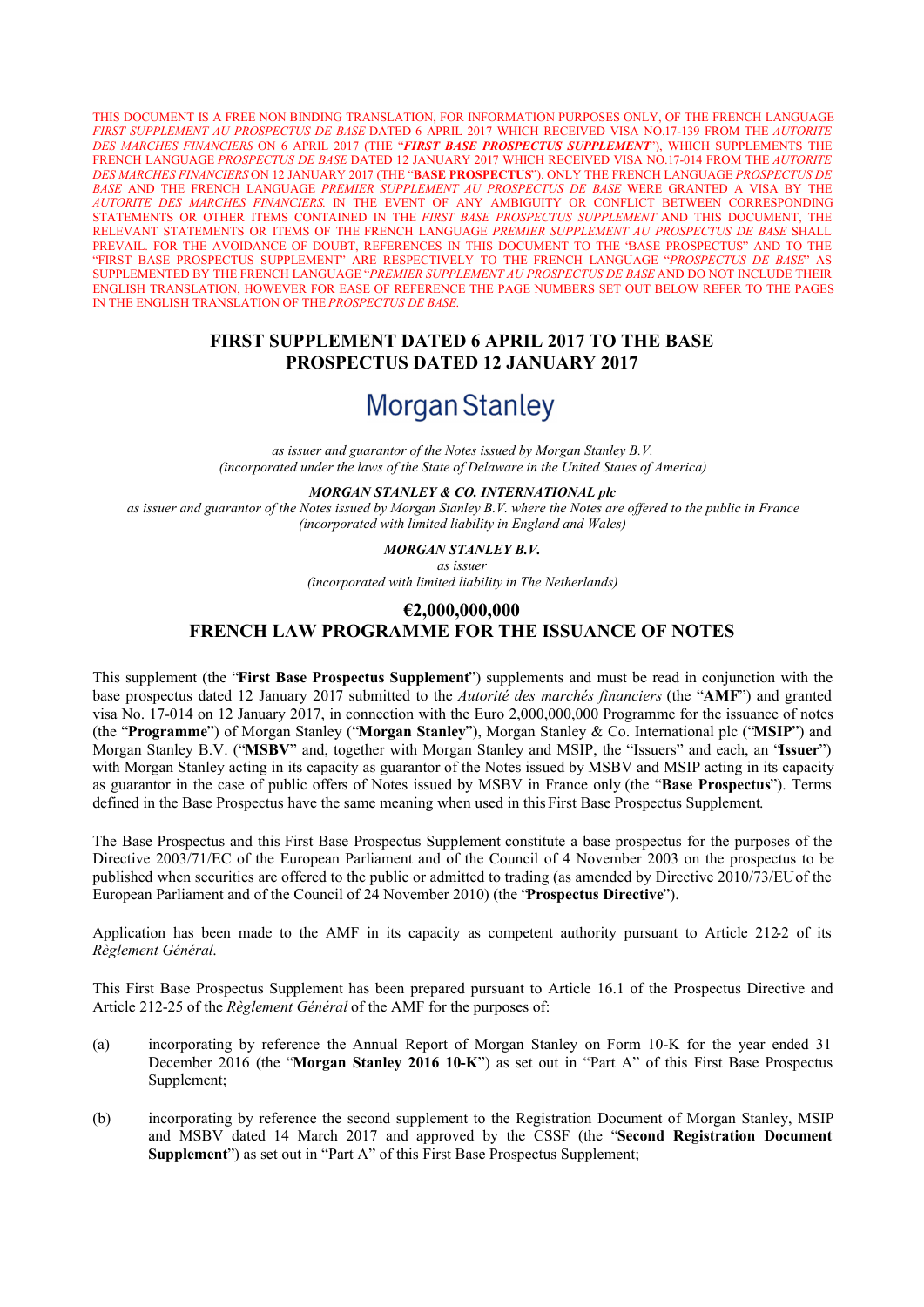- (c) making certain consequential amendments to the summary and issue-specific summary in the Base Prospectus pursuant to the publication of the Morgan Stanley 2016 10-K as set out in "Part B" of this First Base Prospectus Supplement;
- (d) making certain consequential amendments to the Description of the Issuers section in the Base Prospectus pursuant to the publication of the Second Registration Document Supplement as set out in "Part C" of this First Base Prospectus Supplement; and
- (e) in respect of further issuances only under the Base Prospectus, making amendments to the General Information section in the Base Prospectus, as set out in "Part D" of this First Base Prospectus Supplement.

This First Base Prospectus Supplement must be read and interpreted in conjunction with the Morgan Stanley 2016 10- K (in the English language) and the Second Registration Document Supplement (in the English language), which have been previously filed with the AMF. The Morgan Stanley 2016 10-K and the Second Registration Document Supplement are incorporated by reference into and shall be deemed to form part of this First Base Prospectus Supplement.

[A copy of this First Base Prospectus Supplement shall be available on the websites \(i\) of the AMF \(www.amf](http://www.amf-france.org/)france.org) and (ii) the Issuers (www.morganstanleyiq.eu) and copies will be available in physical or electronic form, during usual business hours on any weekday, for inspection at the principal executive offices of Morgan Stanley, the registered offices of MSIP and MSBV and at the specified offices of the Paying Agents.

The Morgan Stanley 2016 10-K incorporated by reference in this First Base Prospectus Supplement (i) is available on the website of the Guarantor ([www.morganstanley.com/about-us-ir](http://www.morganstanley.com/about-us-ir)) and (ii) may be obtained, without charge on request, during normal business days and hours, at the principal executive offices of Morgan Stanley.

The Second Registration Document Supplement incorporated by reference in this First Base Prospectus Supplement (i) is available on the website of the Guarantor ([www.morganstanleyiq.eu](http://www.morganstanleyiq.eu/)) and (ii) may be obtained, without charge on request, during normal business days and hours, at the principal executive offices of Morgan Stanley and the registered offices of MSIP and MSBV and at the specified offices of the Paying Agents.

In accordance with Article 16.2 of the Prospectus Directive and Article 212-25 II of the *Règlement Général* of the AMF, investors who have agreed to purchase or subscribe for Notes before this First Base Prospectus Supplement is published have the right to withdraw their acceptance during at least two trading days after the publication of the supplement, i.e. no later than 10 April 2017.

Save as disclosed in this First Base Prospectus Supplement, no new fact, mistake or inaccuracy has occurred or has been observed which is capable of affecting the assessment of the Notes since the publication of the Base Prospectus.

To the extent that there is any inconsistency between any statement in this First Base Prospectus Supplement and any statement in or incorporated by reference into the Base Prospectus, the statements of this First Base Prospectus Supplement shall prevail.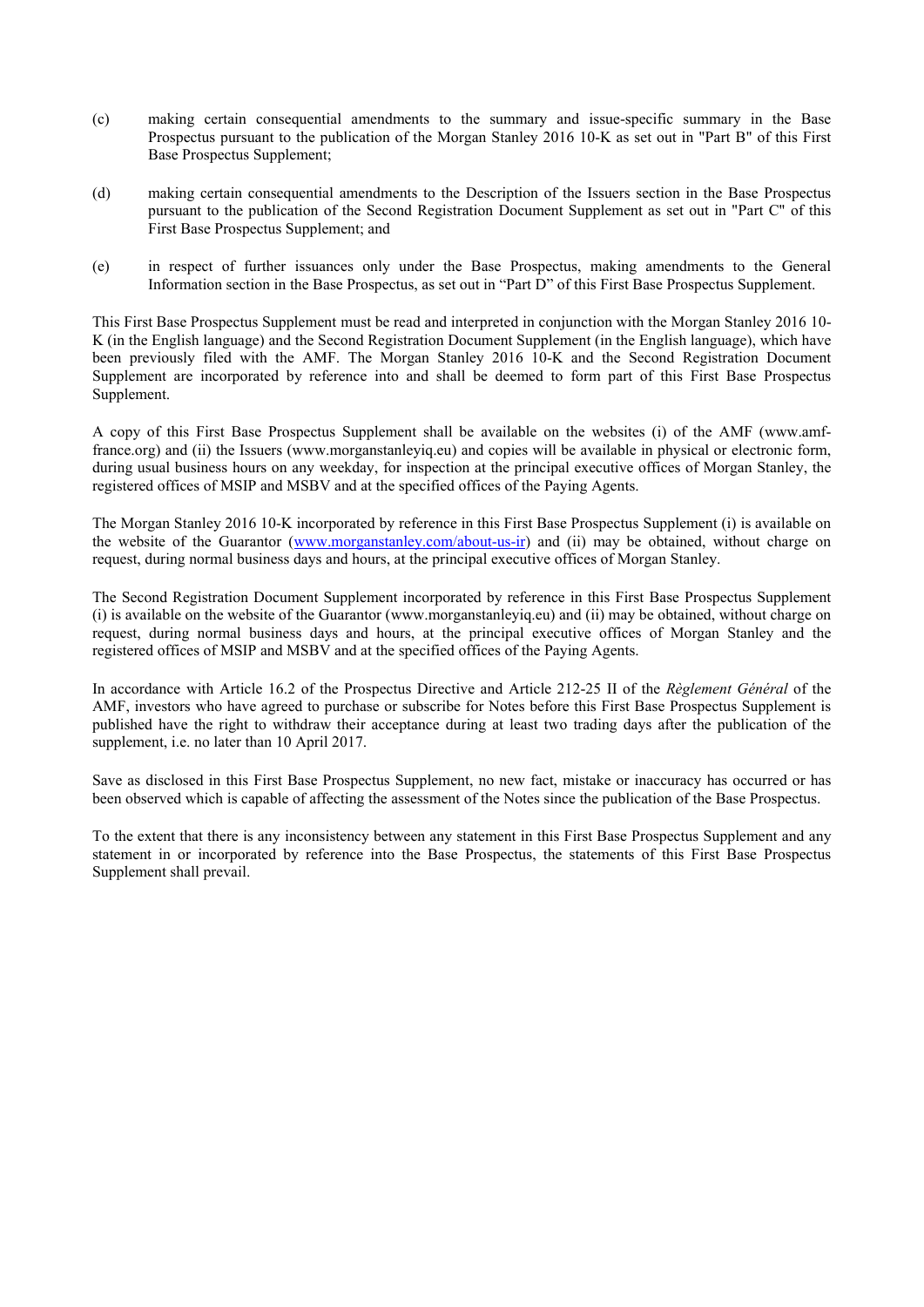# **CONTENTS**

### **Page**

|  |  | PART A INCORPORATION BY REFERENCE: MORGAN STANLEY 2016 10-K AND SECOND |  |  |  |
|--|--|------------------------------------------------------------------------|--|--|--|
|  |  |                                                                        |  |  |  |
|  |  |                                                                        |  |  |  |
|  |  |                                                                        |  |  |  |
|  |  |                                                                        |  |  |  |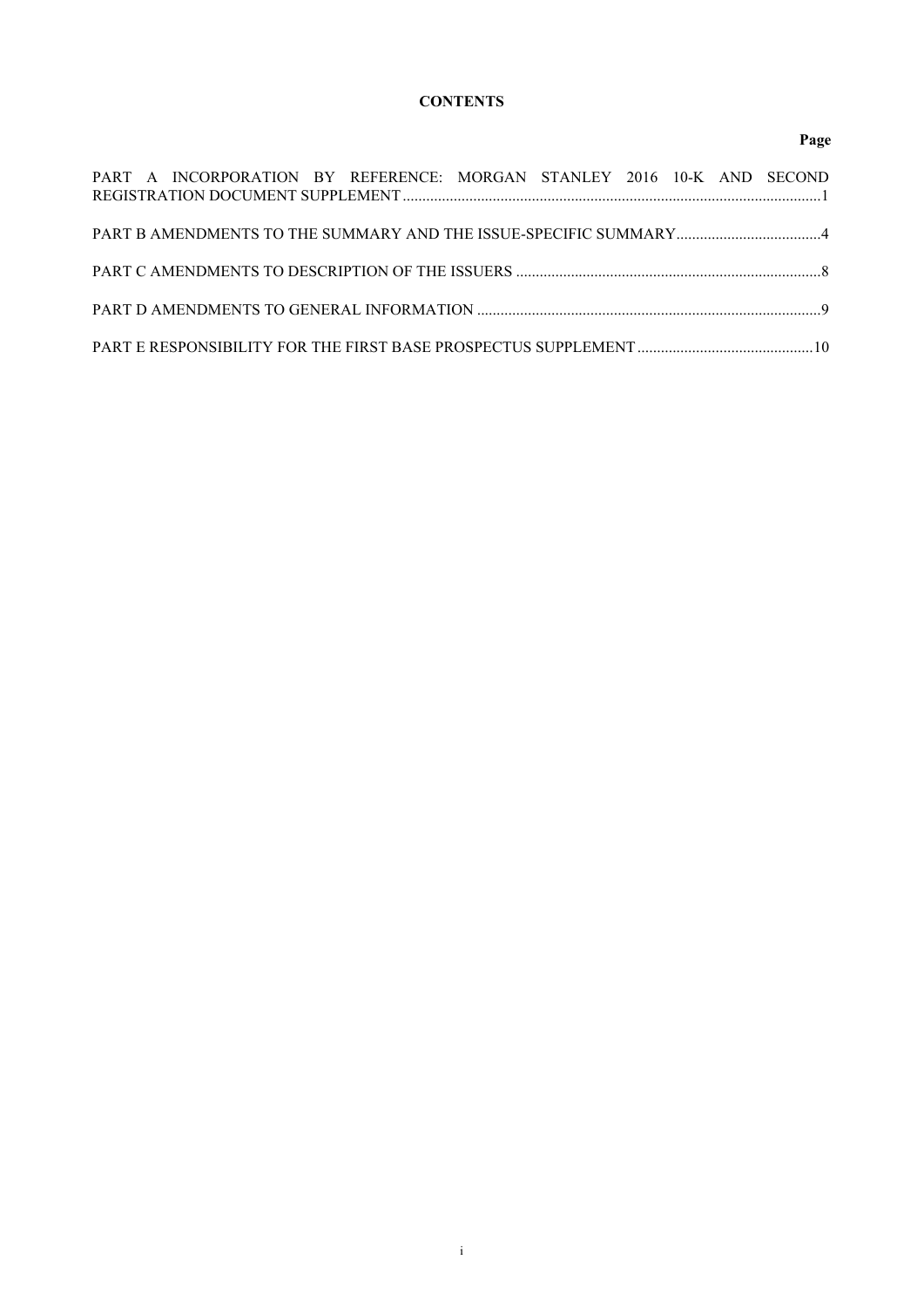# **PART A INCORPORATION BY REFERENCE: MORGAN STANLEY 2016 10-K AND SECOND REGISTRATION DOCUMENT SUPPLEMENT**

This First Base Prospectus Supplement incorporates by reference the Morgan Stanley 2016 10-K and the Second Registration Document Supplement and supplements the section entitled "*Incorporation by Reference*" contained on pages 62 to 69 of the Base Prospectus.

The Morgan Stanley 2016 10-K is available on Morgan Stanley's website at [www.morganstanley.com/about-us-ir](http://www.morganstanley.com/about-us-ir)

This First Base Prospectus Supplement and the Second Registration Document Supplement are available on Morgan Stanley's website at [www.morganstanleyiq.eu](http://www.morganstanleyiq.eu/).

The information incorporated by reference must be read in conjunction with the cross-reference table below which supplements the table of information incorporated by reference in the section entitled "*Incorporation by Reference*" contained on pages 62 to 69 of the Base Prospectus.

<span id="page-3-0"></span>The following documents and/or information shall be deemed to be incorporated by reference in, and to form part of, the Base Prospectus:

| <b>Document filed</b>                                                | Information incorporated by reference |                                                                                                                 |           |
|----------------------------------------------------------------------|---------------------------------------|-----------------------------------------------------------------------------------------------------------------|-----------|
| <b>Morgan Stanley</b>                                                |                                       |                                                                                                                 |           |
| Annual Report on Form 10-K for<br>the year ended 31 December<br>2016 | (1)                                   | <b>Business</b>                                                                                                 | $1 - 11$  |
|                                                                      | (2)                                   | <b>Risk Factors</b>                                                                                             | $12 - 22$ |
|                                                                      | (3)                                   | <b>Unresolved Staff Comments</b>                                                                                | 22        |
|                                                                      | (4)                                   | Properties                                                                                                      | 22        |
|                                                                      | (5)                                   | <b>Legal Proceedings</b>                                                                                        | $23 - 28$ |
|                                                                      | (6)                                   | Mine Safety Disclosures                                                                                         | 28        |
|                                                                      | (7)                                   | Market for Registrant's Common Equity, Related<br>Stockholder Matters, Issuer Purchases of Equity<br>Securities | 29-30     |
|                                                                      | (8)                                   | <b>Selected Financial Data</b>                                                                                  | 31        |
|                                                                      | (9)                                   | Management's Discussion and Analysis of Financial<br>Condition and Results of Operations                        | 32-74     |
|                                                                      | (10)                                  | Quantitative<br>and Qualitative Disclosures<br>about<br>Market Risk                                             | 75-93     |
|                                                                      | (11)                                  | Financial Statements and Supplementary Data                                                                     | 94        |
|                                                                      | (12)                                  | Report of Independent Registered Public Accounting<br>Firm                                                      | 94        |
|                                                                      | (13)                                  | <b>Consolidated Income Statements</b>                                                                           | 95        |
|                                                                      | (14)                                  | Consolidated Comprehensive Income Statements                                                                    | 96        |
|                                                                      | (15)                                  | <b>Consolidated Balance Sheets</b>                                                                              | 97        |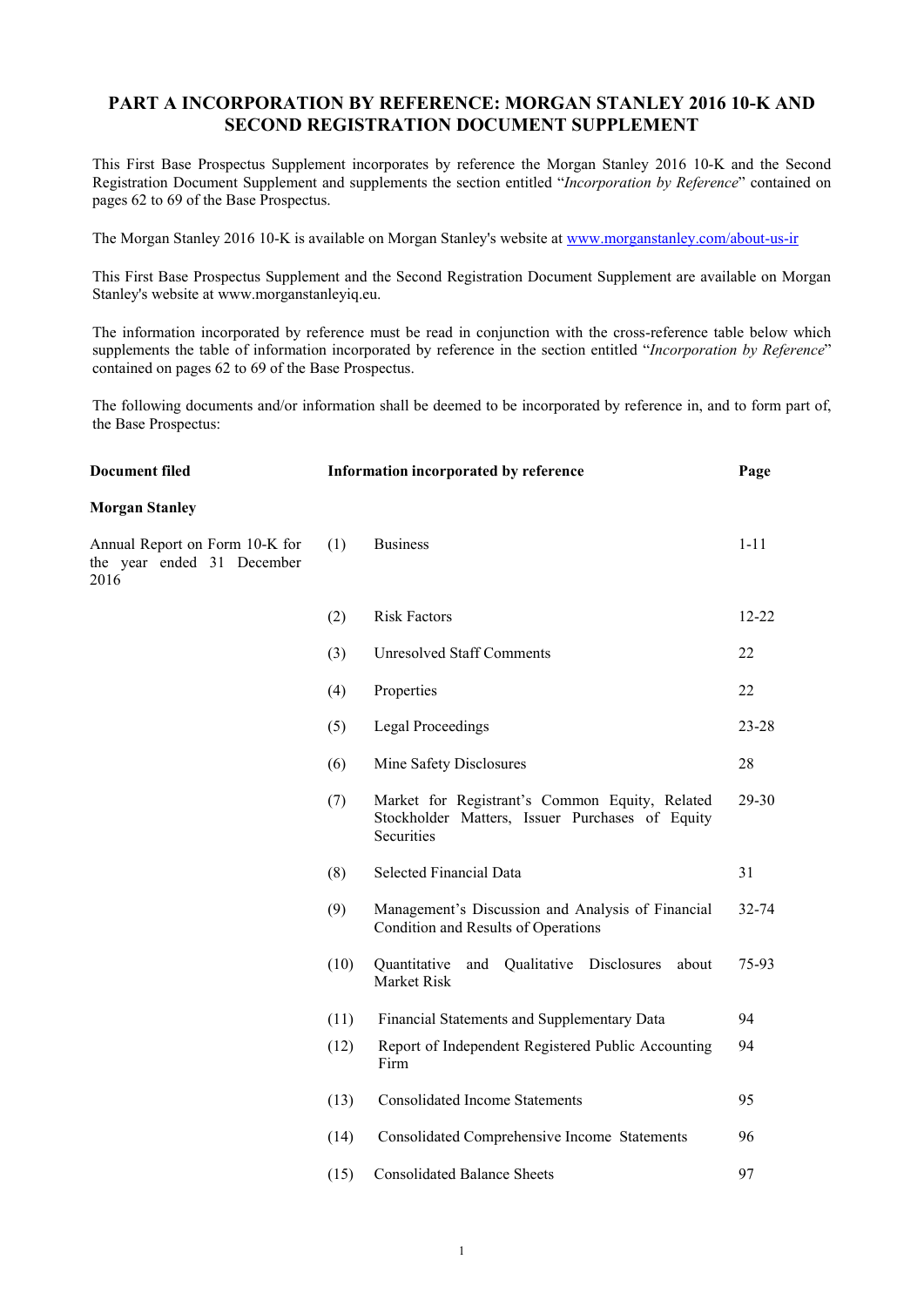|                                         | (16) | Consolidated Statements of Changes in Total Equity                                                | 98        |
|-----------------------------------------|------|---------------------------------------------------------------------------------------------------|-----------|
|                                         | (17) | <b>Consolidated Cash Flow Statements</b>                                                          | 99        |
|                                         | (18) | Notes to Consolidated Financial Statements                                                        | 100-190   |
|                                         | (19) | Financial Data Supplement (Unaudited)                                                             | 191-194   |
|                                         | (20) | Changes in and Disagreements with Accountants on<br>Accounting and Financial Disclosure           | 195       |
|                                         | (21) | <b>Controls and Procedures</b>                                                                    | 195-197   |
|                                         | (22) | Report of Independent Registered Public Accounting<br>Firm                                        | 196       |
|                                         | (23) | Other Information                                                                                 | 197       |
|                                         | (24) | Officers<br>Directors,<br>Executive<br>and<br>Corporate<br>Governance                             | 197       |
|                                         | (25) | <b>Executive Compensation</b>                                                                     | 197       |
|                                         | (26) | Security Ownership of Certain Beneficial Owners<br>and Management and Related Stockholder Matters | 197       |
|                                         | (27) | Certain Relationships and Related Transactions, and<br>Director Independence                      | 197       |
|                                         | (28) | Principal Accountant Fees and Services                                                            | 197       |
|                                         | (29) | <b>Exhibits and Financial Statement Schedules</b>                                                 | 198       |
|                                         | (30) | Form 10-K Summary                                                                                 | 198       |
|                                         | (31) | Signatures                                                                                        | $S-1-S-2$ |
| Morgan Stanley, MSBV and<br><b>MSIP</b> |      |                                                                                                   |           |
| Second Registration Document            | (1)  | Part B - Consequential Amendments<br>to the                                                       | $3-4$     |

This First Base Prospectus Supplement expressly does not incorporate by reference the documents and/or information not identified in the cross-reference table above and the documents and/or information identified in the cross-reference table below, and supplements the section entitled "*Incorporation by Reference*" contained on pages 62 to 69 of the Base Prospectus.

Registration Document

Supplement

| Document incorporated by<br>reference | Information not incorporated by reference | Page(s)   |
|---------------------------------------|-------------------------------------------|-----------|
| <b>Morgan Stanley</b>                 |                                           |           |
| Annual Report on Form 10-K for        | Exhibits Index                            | $E-1-E-5$ |
| the year ended 31 December 2016       | <b>Exhibits</b>                           |           |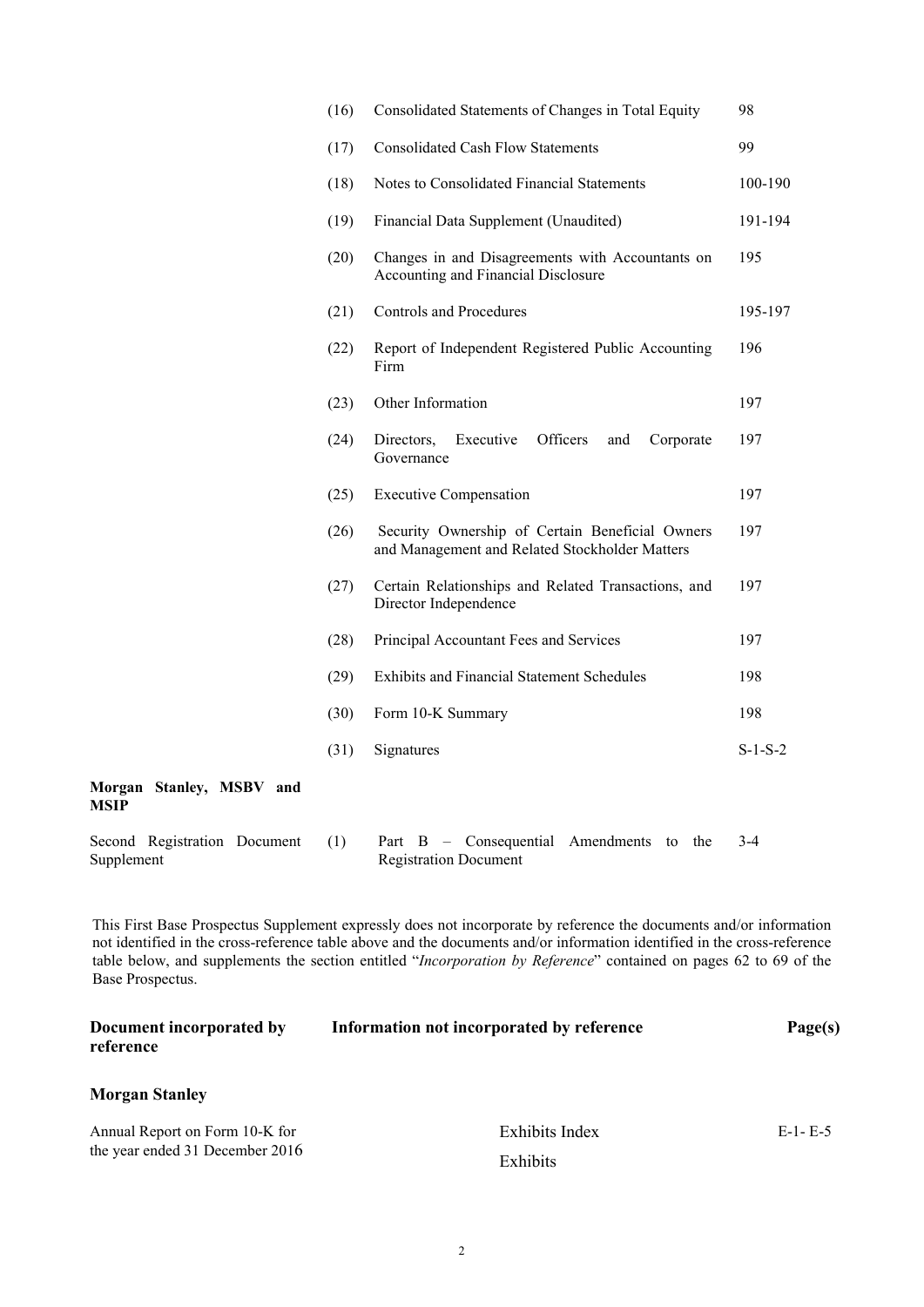# **Morgan Stanley, MSBV and MSIP**

Second Registration Document Supplement dated 14 March 2017 Part A 1-2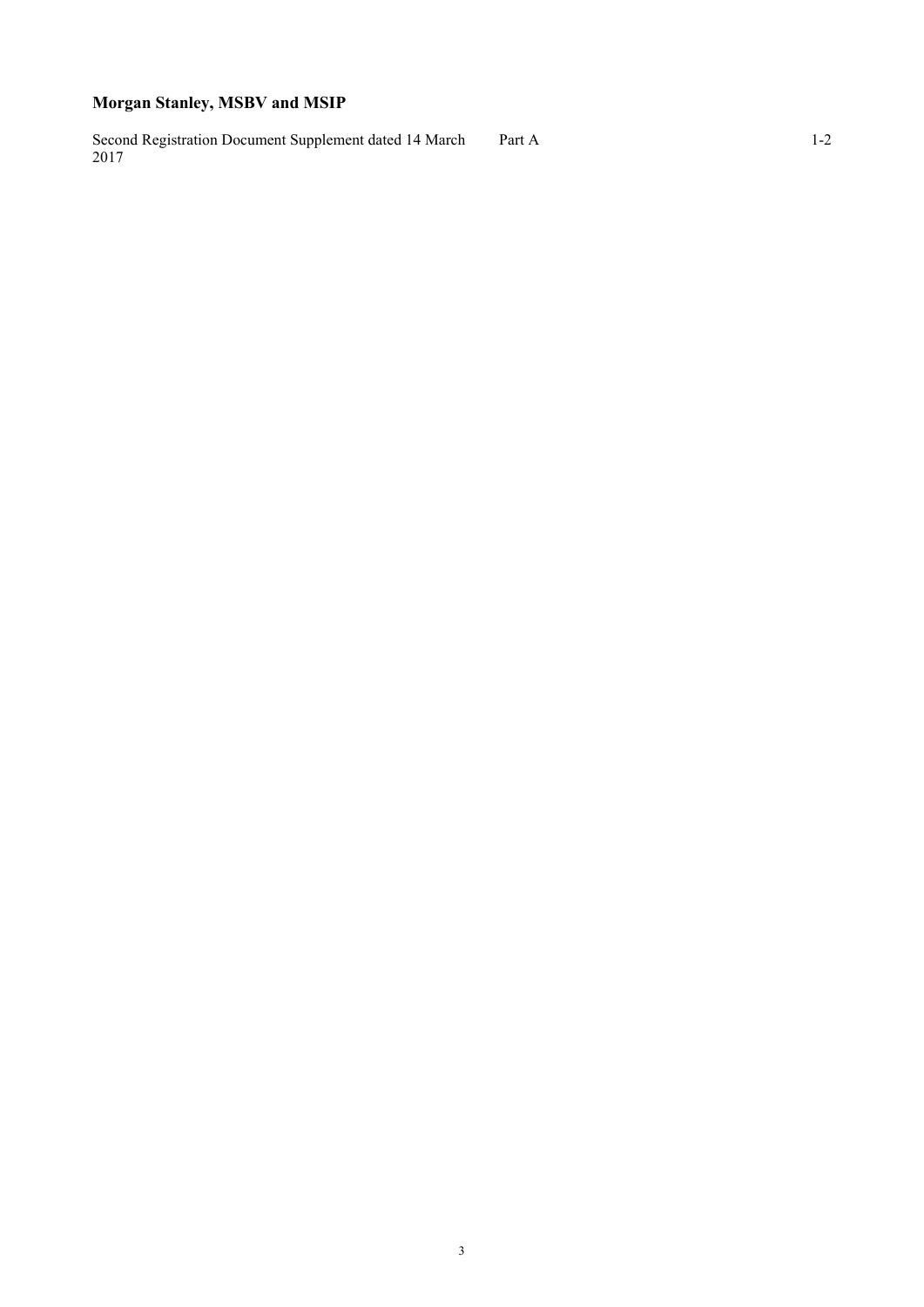# **PART B AMENDMENTS TO THE SUMMARY AND THE ISSUE-SPECIFIC SUMMARY**

#### **Sub-Part I – Changes to Element B.12**

The selected key financial information relating to Morgan Stanley at Element B.12 of the summary and the issuespecific summary in the Base Prospectus (set out on pages 10 and 360 of the Base Prospectus) shall be replaced with the information below:

| <b>B.12</b> | Selected historical key<br>financial information: | Selected key financial information relating to Morgan Stanley:                                                                                                                                                                                                                                                                                                                                                         |                        |                        |
|-------------|---------------------------------------------------|------------------------------------------------------------------------------------------------------------------------------------------------------------------------------------------------------------------------------------------------------------------------------------------------------------------------------------------------------------------------------------------------------------------------|------------------------|------------------------|
|             |                                                   | Consolidated Balance Sheets (U.S.\$ in<br>millions)                                                                                                                                                                                                                                                                                                                                                                    | At 31 December<br>2015 | At 31 December<br>2016 |
|             |                                                   | Total assets                                                                                                                                                                                                                                                                                                                                                                                                           | 787,465                | 814,949                |
|             |                                                   | Total liabilities and equity                                                                                                                                                                                                                                                                                                                                                                                           | 787,465                | 814,949                |
|             |                                                   |                                                                                                                                                                                                                                                                                                                                                                                                                        |                        |                        |
|             |                                                   | Consolidated Income Statements (U.S.\$<br><i>in millions</i> )                                                                                                                                                                                                                                                                                                                                                         | 2015                   | 2016                   |
|             |                                                   | Net revenues                                                                                                                                                                                                                                                                                                                                                                                                           | 35,155                 | 34,631                 |
|             |                                                   | Income from continuing operations<br>before income taxes                                                                                                                                                                                                                                                                                                                                                               | 8,495                  | 8,848                  |
|             |                                                   | Net income                                                                                                                                                                                                                                                                                                                                                                                                             | 6,279                  | 6,123                  |
|             |                                                   | There has been no material adverse change in the prospects of Morgan Stanley<br>since 31 December 2016, the date of the latest published annual audited<br>financial statements of Morgan Stanley<br>There has been no significant change in the financial or trading position of<br>Morgan Stanley since 31 December 2016, the date of the latest published annual<br>audited financial statements of Morgan Stanley. |                        |                        |

#### **Sub-Part II – Changes to Element B.10**

The audit report qualifications information in relation to Morgan Stanley at Element B.10 of the summary and the issue-specific summary in the Base Prospectus (set out on pages 9 and 360-361 of the Base Prospectus) shall be replaced with the information below:

| B.10 | <b>Audit report</b><br>qualifications: | There are no qualifications in the auditor's reports on the financial statements of<br>Morgan Stanley for the years ended 31 December 2015 and 31 December 2016, as<br>contained in Morgan Stanley's Annual Report on Form 10-K for the year ended 31<br>December 2016. |
|------|----------------------------------------|-------------------------------------------------------------------------------------------------------------------------------------------------------------------------------------------------------------------------------------------------------------------------|
|      |                                        |                                                                                                                                                                                                                                                                         |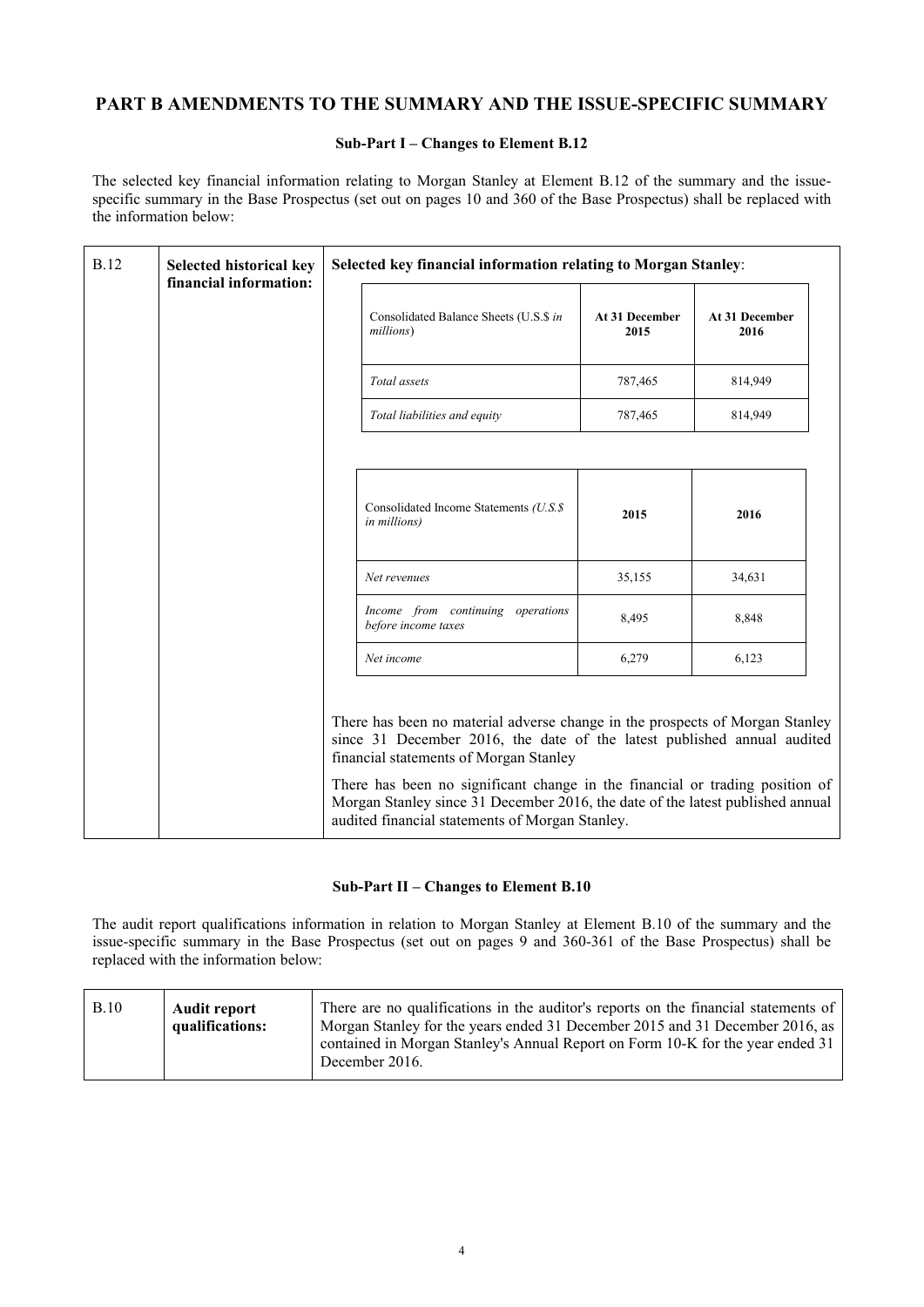#### **Sub-Part III – Changes to Element B.4b**

The trends information in relation to Morgan Stanley at Element B.4b of the summary and the issue-specific summary in the Base Prospectus (set out on pages 8-9 and 359 of the Base Prospectus) shall be replaced with the information below:

| B.4b | <b>Trends:</b> | The business of Morgan Stanley, the ultimate holding company of MSI plc and          |
|------|----------------|--------------------------------------------------------------------------------------|
|      |                | MSBV, in the past has been, and in the future may continue to be, materially         |
|      |                | affected by many factors, including: the effect of economic and political            |
|      |                | conditions and geopolitical events, including the United Kingdom's (the "U.K.")      |
|      |                | anticipated withdrawal from the European Union (the "E.U."); sovereign risk;         |
|      |                | the effect of market conditions, particularly in the global equity, fixed income,    |
|      |                | currency, credit and commodities markets, including corporate and mortgage           |
|      |                | (commercial and residential) lending and commercial real estate markets and          |
|      |                | energy markets; the impact of current, pending and future legislation (including     |
|      |                | with respect to the Dodd-Frank Wall Street Reform and Consumer Protection            |
|      |                | Act (the "Dodd-Frank Act")) or changes thereto, regulation (including capital,       |
|      |                | leverage, funding, liquidity and tax requirements), policies (including fiscal and   |
|      |                | monetary policies established by central banks and financial regulators, and         |
|      |                | changes to global trade policies), and other legal and regulatory actions in the     |
|      |                | United States of America ("U.S.") and worldwide; the level and volatility of         |
|      |                | equity, fixed income and commodity prices (including oil prices), interest rates,    |
|      |                | currency values and other market indices; the availability and cost of both credit   |
|      |                | and capital as well as the credit ratings assigned to Morgan Stanley's unsecured     |
|      |                | short-term and long-term debt; investor, consumer and business sentiment and         |
|      |                | confidence in the financial markets; the performance and results of Morgan           |
|      |                | Stanley's acquisitions, divestitures, joint ventures, strategic alliances or other   |
|      |                | strategic arrangements; Morgan Stanley's reputation and the general perception       |
|      |                | of the financial services industry; inflation, natural disasters, pandemics and acts |
|      |                | of war or terrorism; the actions and initiatives of current and potential            |
|      |                | competitors as well as governments, central banks, regulators and self-              |
|      |                | regulatory organizations; the effectiveness of Morgan<br>Stanley's risk              |
|      |                | management policies; technological changes instituted by Morgan Stanley, its         |
|      |                | competitors or counterparties and technological risks, including cybersecurity,      |
|      |                |                                                                                      |
|      |                | business continuity and related operational risks; Morgan Stanley's ability to       |
|      |                | provide innovative products and services and execute its strategic objectives; or    |
|      |                | a combination of these or other factors. In addition, legislative, legal and         |
|      |                | regulatory developments related to Morgan Stanley's businesses are likely to         |
|      |                | increase costs, thereby affecting results of operations.                             |

#### **Sub-Part IV – Changes to Element D.2**

The key risks information in relation to Morgan Stanley at Element D.2 of the summary and the issue-specific summary in the Base Prospectus (set out on pages 20-22 and 397-399 of the Base Prospectus) shall be replaced with the information below:

| D.2 | <b>Key Risks Specific</b><br>to the Issuers and<br>the Guarantor: | The following key risks affect Morgan Stanley and, since Morgan Stanley is the<br>ultimate holding company of MSI plc and MSBV, also affect MSI plc and<br>MSBV:                                                                                                                                                                                                                                                |
|-----|-------------------------------------------------------------------|-----------------------------------------------------------------------------------------------------------------------------------------------------------------------------------------------------------------------------------------------------------------------------------------------------------------------------------------------------------------------------------------------------------------|
|     |                                                                   | <b>Market Risk</b> : Morgan Stanley's results of operations may be materially affected<br>by market fluctuations and by global and economic conditions and other factors,<br>including changes in asset values. Holding large and concentrated positions may<br>expose Morgan Stanley to losses. These factors may result in losses for a position<br>or portfolio owned by Morgan Stanley.                     |
|     |                                                                   | <i>Credit Risk:</i> Morgan Stanley is exposed to the risk that third parties that are<br>indebted to it will not perform their obligations, as well as that a default by a<br>large financial institution could adversely affect financial markets. Such factors<br>give rise to the risk of loss arising when a borrower, counterparty or issuer does<br>not meet its financial obligations to Morgan Stanley. |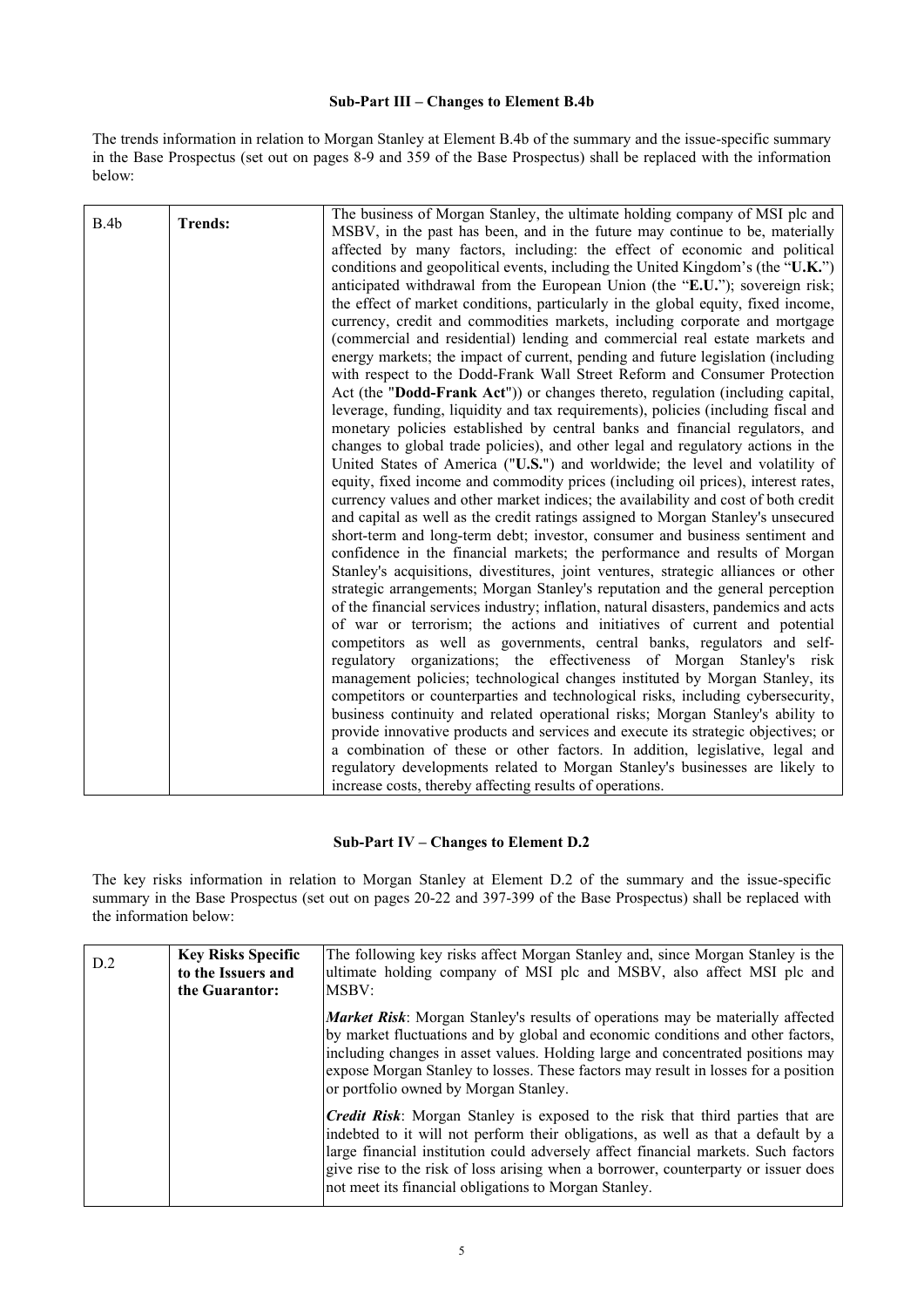|  | <b>Operational Risk:</b> Morgan Stanley is subject to the risk of loss, or of damage to<br>its reputation, resulting from inadequate or failed processes, or systems, human<br>factors or from external events (e.g. fraud, theft, legal and compliance risks,<br>cyber attacks or damage to physical assets). Morgan Stanley may incur<br>operational risk across the full scope of its business activities, including revenue-<br>generating activities (e.g. sales and trading) and support and control groups (e.g.<br>information technology and trade processing).                                                                                                                                                                                                                                                                                                                                                                                                                                                                                                                                                                                                                                                                                                                                 |
|--|----------------------------------------------------------------------------------------------------------------------------------------------------------------------------------------------------------------------------------------------------------------------------------------------------------------------------------------------------------------------------------------------------------------------------------------------------------------------------------------------------------------------------------------------------------------------------------------------------------------------------------------------------------------------------------------------------------------------------------------------------------------------------------------------------------------------------------------------------------------------------------------------------------------------------------------------------------------------------------------------------------------------------------------------------------------------------------------------------------------------------------------------------------------------------------------------------------------------------------------------------------------------------------------------------------|
|  | Liquidity and Funding Risk: Liquidity is essential to Morgan Stanley's<br>businesses and Morgan Stanley relies on external sources to finance a significant<br>portion of its operations. Morgan Stanley's borrowing costs and access to the debt<br>capital markets depend on its credit ratings. Morgan Stanley is a holding<br>company, has no operations and depends on dividends, distributions and other<br>payments from its subsidiaries. Further, Morgan Stanley's liquidity and financial<br>condition have in the past been, and in the future could be, adversely affected by<br>U.S. and international markets and economic conditions. As a result of the<br>foregoing, there is a risk that Morgan Stanley will be unable to finance its<br>operations due to a loss of access to the capital markets or difficulty in<br>liquidating its assets. Additionally, there is a risk that Morgan Stanley's financial<br>condition or overall soundness is adversely affected by an inability or perceived<br>inability to meet its financial obligations in a timely manner. Morgan Stanley<br>also experiences associated funding risks triggered by the market or idiosyncratic<br>stress events that may cause unexpected changes in funding needs or an inability<br>to raise new funding. |
|  | Legal, Regulatory and Compliance Risk: Morgan Stanley is subject to the risk of<br>legal or regulatory sanctions, material financial loss including fines, penalties,<br>judgments, damages and/or settlements, or loss to reputation it may suffer as a<br>result of its failure to comply with laws, regulations, rules, related self-regulatory<br>organization standards and codes of conduct applicable to its business activities.<br>Morgan Stanley is also subject to contractual and commercial risk, such as the<br>risk that a counterparty's performance obligations will be unenforceable.<br>Additionally, Morgan Stanley is subject to anti-money laundering, anti-<br>corruption and terrorist financing rules and regulations. Further, in today's<br>environment of rapid and possibly transformational regulatory change, Morgan<br>Stanley also views regulatory change as a component of legal, regulatory and<br>compliance risk.                                                                                                                                                                                                                                                                                                                                                  |
|  | Risk Management: Morgan Stanley's risk management strategies, models and<br>processes may not be fully effective in mitigating its risk exposures in all market<br>environments or against all types of risk.                                                                                                                                                                                                                                                                                                                                                                                                                                                                                                                                                                                                                                                                                                                                                                                                                                                                                                                                                                                                                                                                                            |
|  | <b>Competitive Environment:</b> Morgan Stanley faces strong competition from other<br>financial services firms, which could lead to pricing pressures that could<br>materially adversely affect its revenue and profitability. Further, automated<br>trading markets may adversely affect Morgan Stanley's business and may<br>increase competition (for example, by putting increased pressure on bid-offer<br>spreads, commissions, markups or comparable fees). Finally, Morgan Stanley's<br>ability to retain and attract qualified employees is critical to the success of its<br>business and the failure to do so may materially adversely affect its performance.                                                                                                                                                                                                                                                                                                                                                                                                                                                                                                                                                                                                                                |
|  | International Risk: Morgan Stanley is subject to numerous political, economic,<br>legal, tax, operational, franchise and other risks as a result of its international<br>operations (including risks of possible nationalization, expropriation, price<br>controls, capital controls, exchange controls, increased taxes and levies and other<br>restrictive governmental actions, as well as the outbreak of hostilities or political<br>and governmental instability) which could adversely impact its businesses in<br>many ways.                                                                                                                                                                                                                                                                                                                                                                                                                                                                                                                                                                                                                                                                                                                                                                     |
|  | Acquisition, Divestiture and Joint Venture Risk: Morgan Stanley may be unable<br>to fully capture the expected value from acquisitions, divestitures, joint ventures,<br>minority stakes or strategic alliances.                                                                                                                                                                                                                                                                                                                                                                                                                                                                                                                                                                                                                                                                                                                                                                                                                                                                                                                                                                                                                                                                                         |
|  | Risk relating to the exercise of resolution measures powers: The application of<br>regulatory requirements and strategies in the United States or other jurisdictions<br>to facilitate the orderly resolution of large financial institutions may pose a                                                                                                                                                                                                                                                                                                                                                                                                                                                                                                                                                                                                                                                                                                                                                                                                                                                                                                                                                                                                                                                 |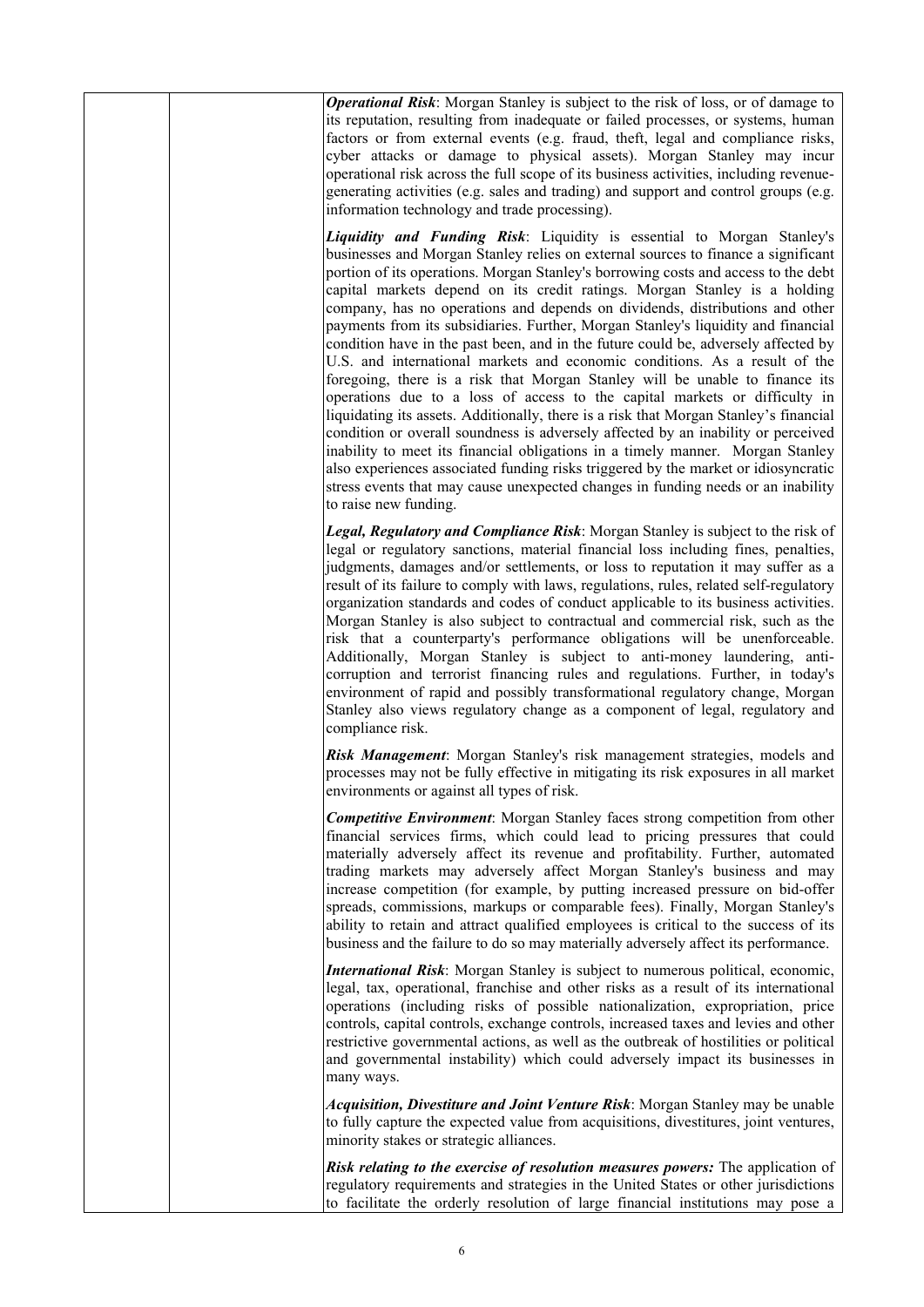|  | greater risk of loss for the holders of securities issued or guaranteed by Morgan<br>Stanley, and subject Morgan Stanley to other restrictions.                                                                                                                                                                                                                                                                                                                                                                                                                                                                                                                                                                                                                                                                                                                            |
|--|----------------------------------------------------------------------------------------------------------------------------------------------------------------------------------------------------------------------------------------------------------------------------------------------------------------------------------------------------------------------------------------------------------------------------------------------------------------------------------------------------------------------------------------------------------------------------------------------------------------------------------------------------------------------------------------------------------------------------------------------------------------------------------------------------------------------------------------------------------------------------|
|  | The following key risks also affect MSBV:                                                                                                                                                                                                                                                                                                                                                                                                                                                                                                                                                                                                                                                                                                                                                                                                                                  |
|  | All material assets of MSBV are obligations of (or securities issued by) one or<br>more Morgan Stanley Group companies. If any of these Morgan Stanley Group<br>companies incurs losses with respect to any of its activities (irrespective of<br>whether those activities relate to MSBV or not) the ability of such company to<br>fulfil its obligations to MSBV could be impaired, thereby exposing holders of<br>securities issued by MSBV to a risk of loss. Should this circumstance materialise,<br>the payment obligations of MSBV under the terms of the securities would be<br>guaranteed by Morgan Stanley, and in the case of public offers of Notes issued<br>by MSBV in France only, the payment obligations of MSBV for all amounts due<br>in respect of such Notes issued by MSBV would be guaranteed by Morgan<br>Stanley and MSIP jointly and severally. |
|  | The following key risks also affect MSI plc:                                                                                                                                                                                                                                                                                                                                                                                                                                                                                                                                                                                                                                                                                                                                                                                                                               |
|  | The existence of substantial inter-relationships (including the provision of<br>funding, capital, services and logistical support to or by MSI plc, as well as<br>common or shared business or operational platforms or systems, including<br>employees) between MSI plc and other Morgan Stanley Group companies<br>exposes MSI plc to the risk that, factors which could affect the business and<br>condition of Morgan Stanley or other companies in the Morgan Stanley Group<br>may also affect the business and condition of MSI plc. Further, Notes issued by<br>MSI plc will not be guaranteed by Morgan Stanley. The application of regulatory<br>requirements and strategies in the United Kingdom to facilitate the orderly<br>resolution of large financial institutions may pose a greater risk of loss for the<br>holders of securities issued by MSI plc.    |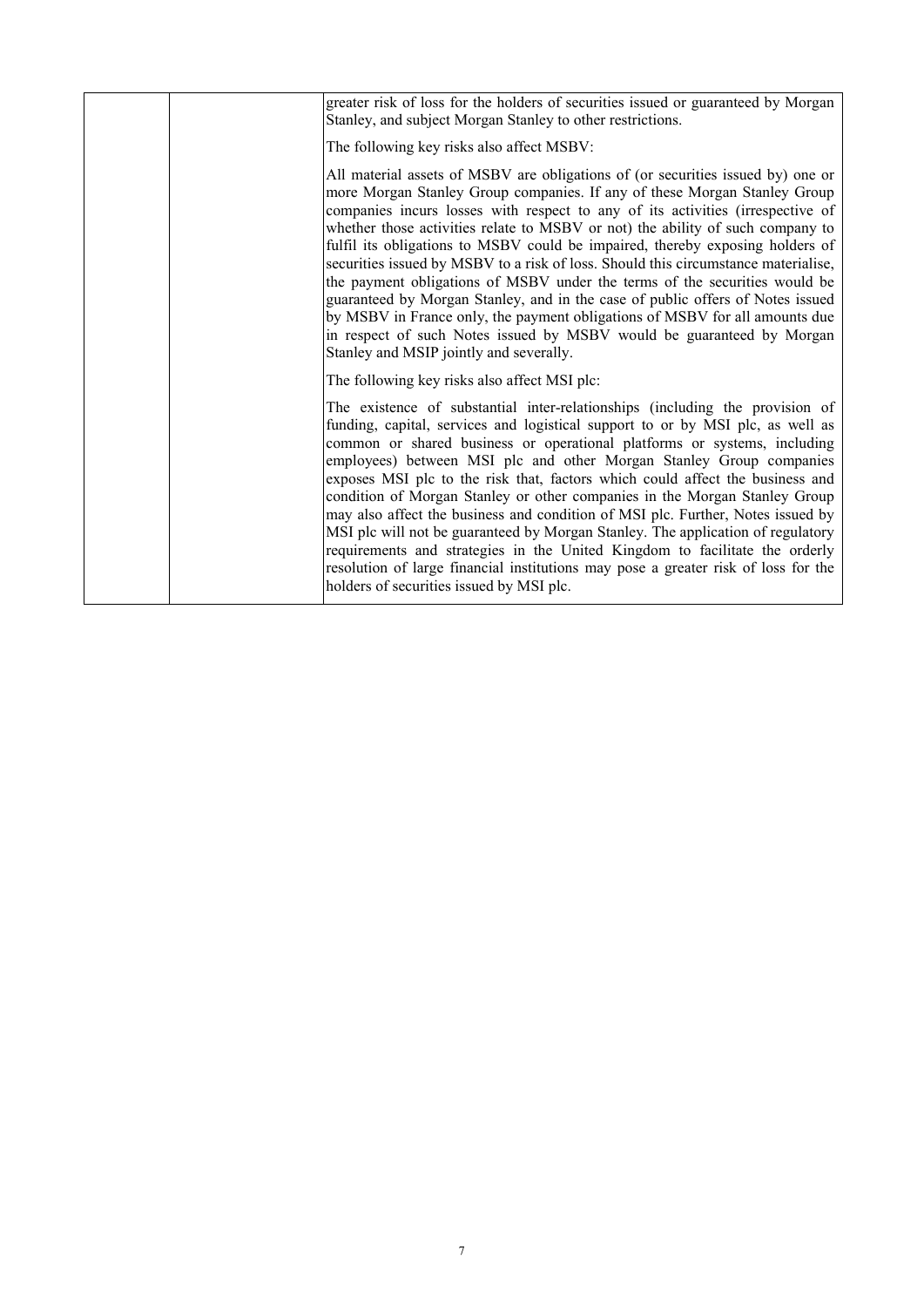#### <span id="page-10-0"></span>**PART C AMENDMENTS TO DESCRIPTION OF THE ISSUERS**

The Description of the Issuers on page 422 of the Base Prospectus shall be deleted in its entirety and replaced by the following:

*"For a description of each Issuer, please refer to the 2016 Registration Document, the First Supplement to the 2016 Registration Document and the Second Registration Document Supplement (see section "Documents incorporated by reference").".*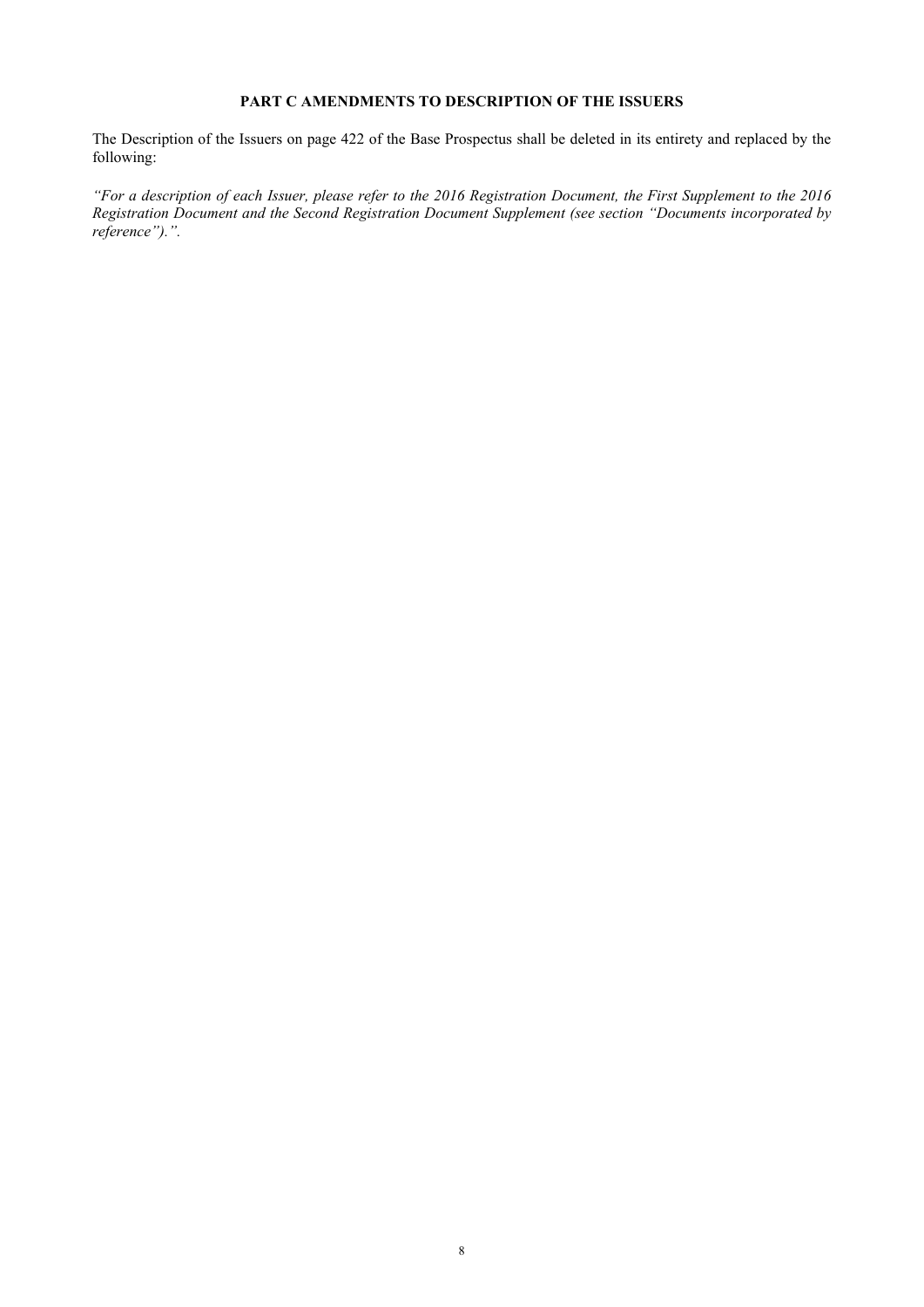#### <span id="page-11-0"></span>**PART D AMENDMENTS TO GENERAL INFORMATION**

1. The first paragraph under the heading "Trend Information" on pages 427-428 of the Base Prospectus shall be deleted in its entirety and replaced by the following:

*"Save as disclosed in this Base Prospectus, there has been no material adverse change in the prospects of Morgan Stanley since 31 December 2016 (being the end of the last financial period for which audited financial statements have been published) as at the date of the First Base Prospectus Supplement".* 

2. The first paragraph under the heading "Significant Change" on page 428 of the Base Prospectus shall be deleted in its entirety and replaced by the following:

*"Save as disclosed in this Base Prospectus, there has been at the date of this Prospectus no significant change in the financial or trading position of Morgan Stanley since 31 December 2016.".*

- 3. Item (g) under the heading "Documents Available" on pages 429-430 of the Base Prospectus shall be deleted in its entirety and replaced by following:
	- *"(g) Morgan Stanley Annual Report on Form 10-K for the year ended 31 December 2016;"*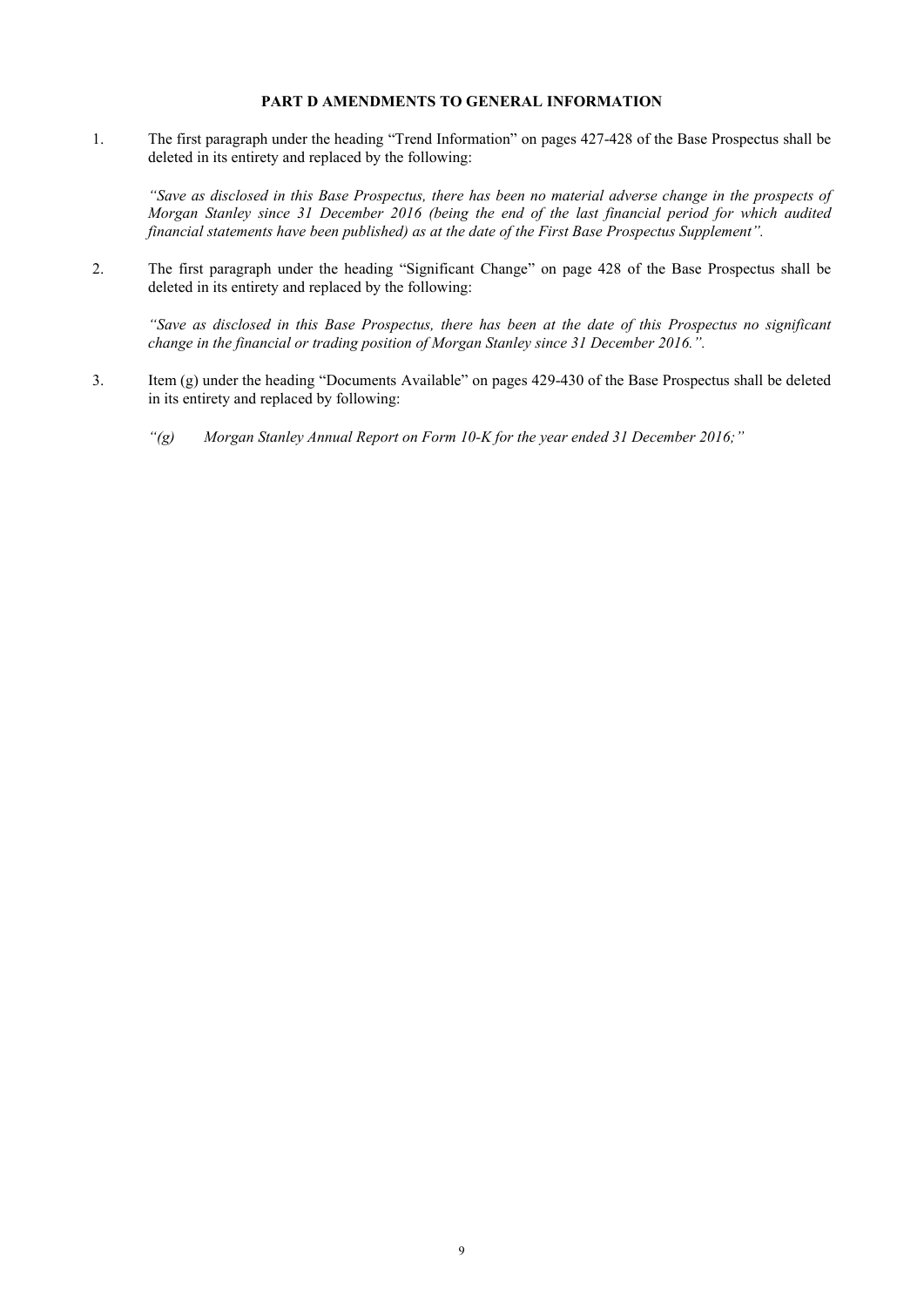#### <span id="page-12-0"></span>**PART E RESPONSIBILITY FOR THE FIRST BASE PROSPECTUS SUPPLEMENT**

#### **Persons responsible for this First Base Prospectus Supplement**

We hereby certify, after having taken all reasonable care to ensure that such is the case, that the information contained in this First Base Prospectus Supplement is, to the best of our knowledge, in accordance with the facts and contains no omission likely to affect its import.

> **Morgan Stanley B.V.** Luna Arena Herikerbergweg 238 1101 CM Amsterdam Zuidoost Netherlands

> > Duly represented by:

TMF Management BV as Managing Director

Duly represented by:

Jos van Uffelen and Saskia Engel as authorised representatives of TMF Management BV

on 4 April 2017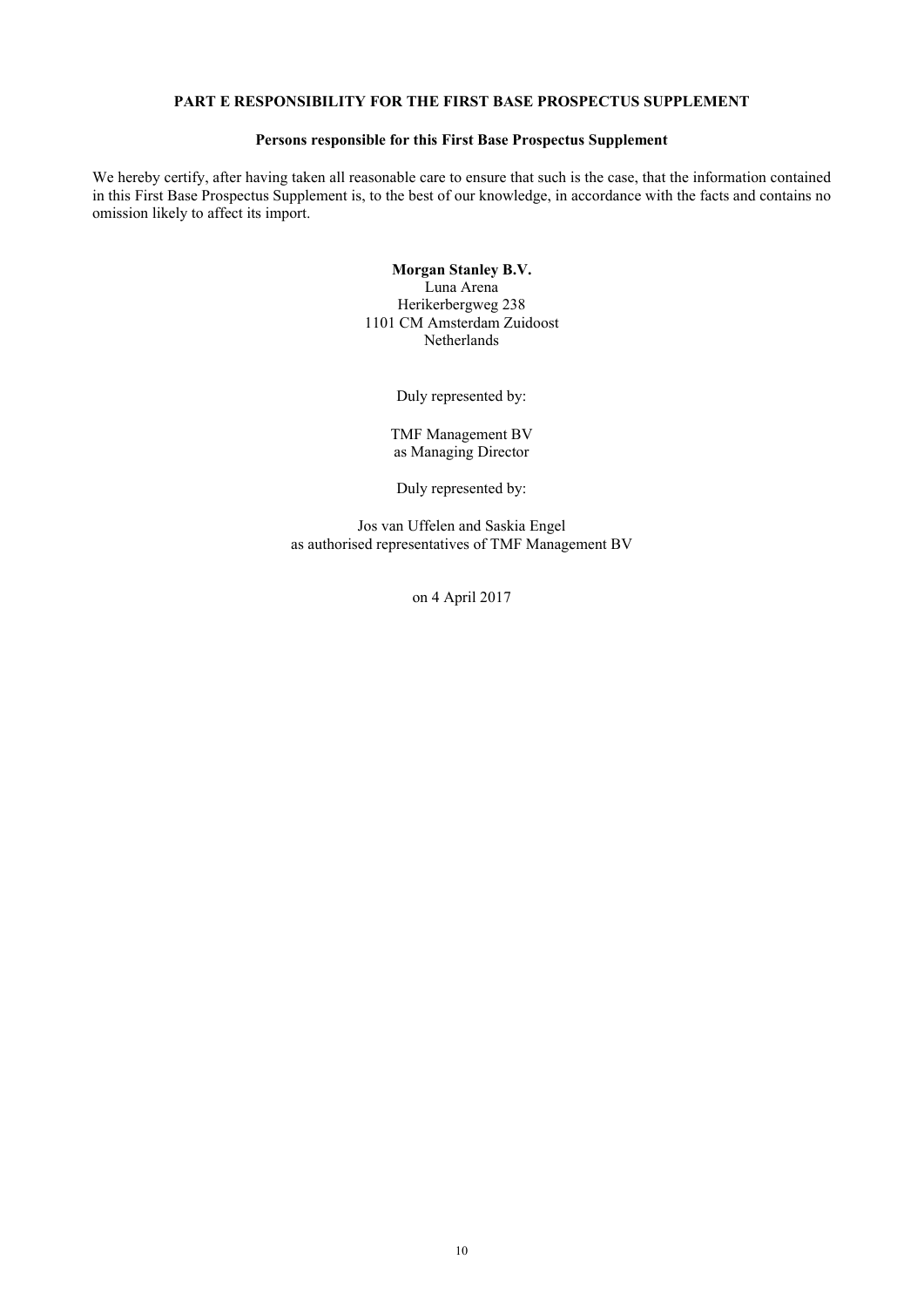We hereby certify, after having taken all reasonable care to ensure that such is the case, that the information contained in this First Base Prospectus Supplement is, to the best of our knowledge, in accordance with the facts and contains no omission likely to affect its import.

#### **Morgan Stanley & Co. International plc** 25 Cabot Square Canary Wharf London E14 4QA United Kingdom

Duly represented by: David Russell in his capacity as Managing Director

on 5 April 2017